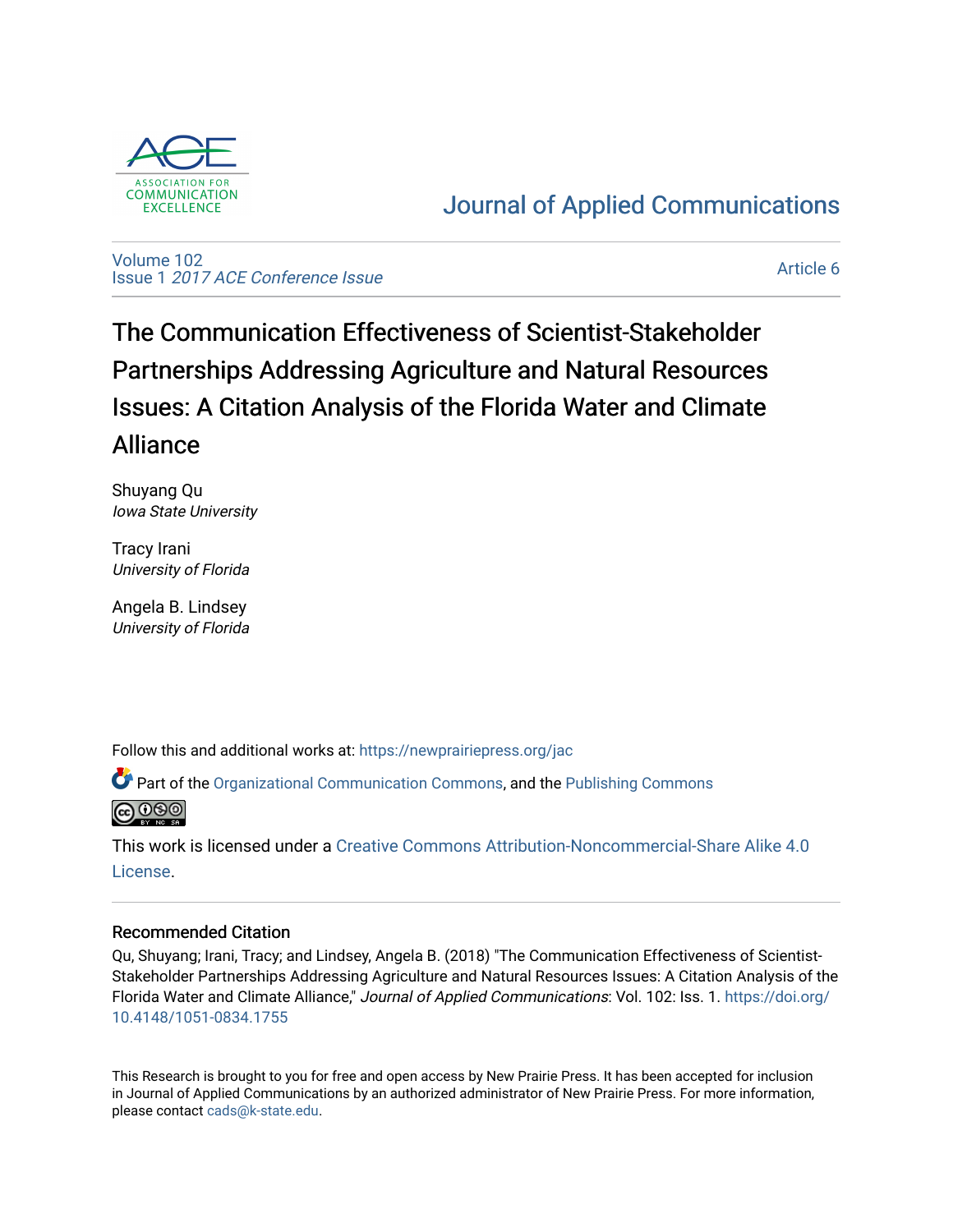# The Communication Effectiveness of Scientist-Stakeholder Partnerships Addressing Agriculture and Natural Resources Issues: A Citation Analysis of the Florida Water and Climate Alliance

# **Abstract**

Public opinion on contentious agricultural and natural resource issues, such as climate change, has become more polarized and the science itself has sometimes been called into question. In response, academics and various types of stakeholders have formed organizational partnerships and collaborations to disseminate their science to inform the public and policy. These Scientist-Stakeholder Partnerships possess advantages such as technical expertise, however, such groups often face challenges in communicating effectively and establishing their reputation.

This study selected Florida Water and Climate Alliance (FWCA) as an example of this type of organization and used citation analysis to measure communication effectiveness and impact. The findings suggested FWCA members were productive in authoring and being cited in academic publications. Many FWCA articles were cited by other members of the organization, suggesting an organization's members can help create a body of literature around the organization's interest areas. This study demonstrated the use of citation analysis as a method of evaluating the communication effectiveness of scientist-stakeholder partnerships/self-directed organizations. To be more effective with external audiences, it is recommended that such organizations invest in developing and promoting their identity, core messages and visibility with key audiences and consider moving beyond member generated efforts to work with an agricultural communications practitioner. Future research should examine public awareness and media visibility of such organizations.

# Keywords

Citation analysis, impact, issue advocacy, scientist-stakeholder partnerships, communication effectiveness, research productivity

# Cover Page Footnote/Acknowledgements

This manuscript was based on research presented at the 2017 Association for Communication Excellence (ACE) annual conference in New Orleans, LA.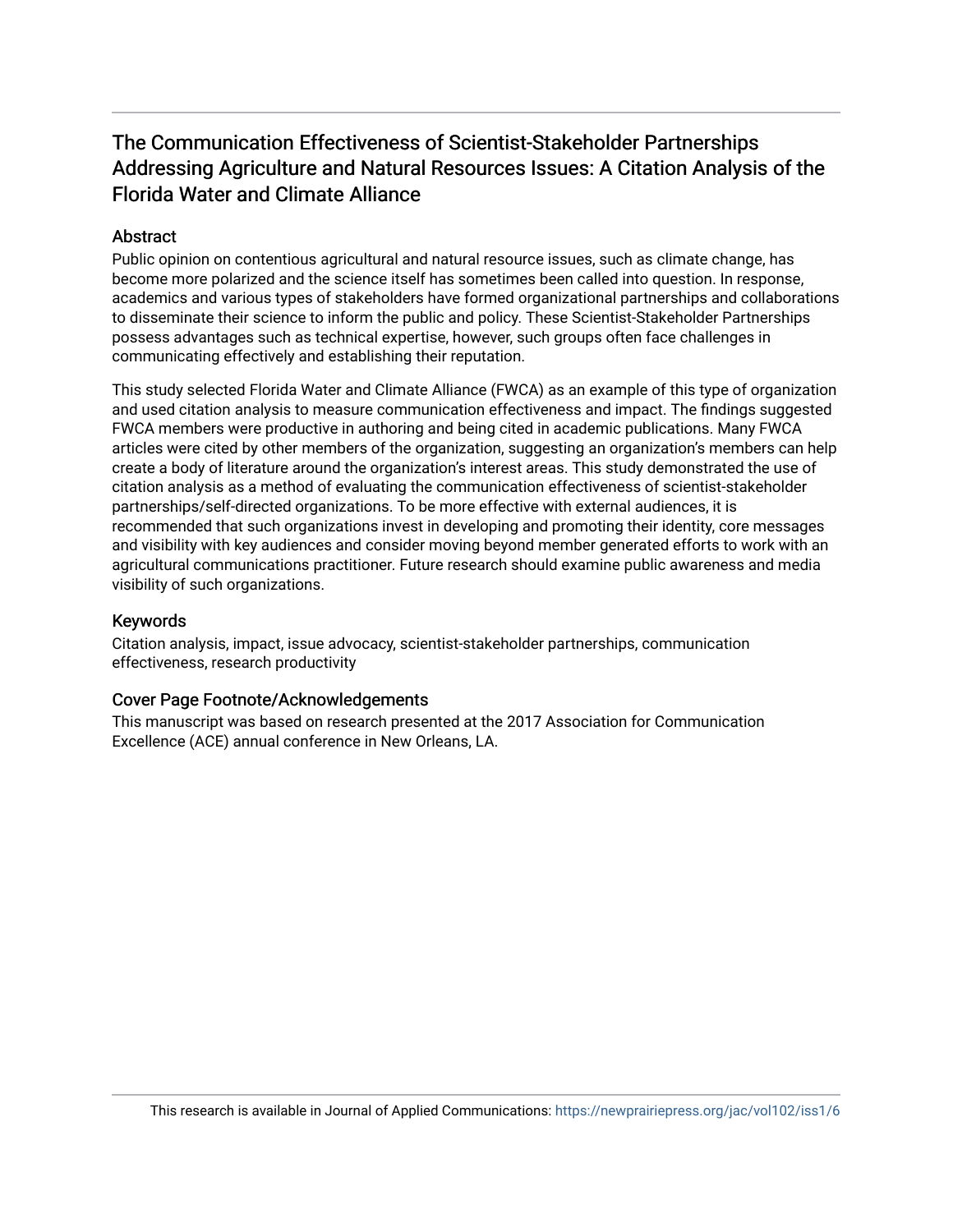# **The Communication Effectiveness of Scientist-Stakeholder Partnerships Addressing Agriculture and Natural Resources Issues: A Citation Analysis of the Florida Water and Climate Alliance**

Issue advocacy is a concept that originated in the field of political science, where it is used to describe a political campaign or advertising that focuses on a specific issue rather than a party or a candidate (Pfau, Holbert, Szabo, & Kaminski, 2002). A primary goal of advocating about an issue is to influence public opinion on that issue. Issue advocates typically employ forms of advocacy, including media advocacy, to exert influence on the public and media agendas (Sinclair & Irani, 2005).

Within agricultural communications, commodity associations, environmental groups, and lobbyists are typically seen as engaging in issues advocacy with a view toward influencing public opinion and policy. They often have knowledge as to perceptions and public opinions about agricultural and natural resources issues (Schuett, Selin, & Carr, 2001). Their efforts can be distinguished from those of academic institutions and public agencies/extension, which do not advocate but do focus on enhancing informed decision making and the "role for education to enable the individual to become a better decision maker" (Cockrel, 1997, p. 2). Although many academic and public-sector organizations focus on informing policy and decision making by providing objective, science-based information, little is known as to how effective these efforts might be, especially with respect to controversial issues.

Increasingly, public opinion on certain agricultural and natural resources (ANR) issues, such as climate change and natural resources conservation, has become more polarized and the science itself has sometimes been called into question (Boykoff & Boykoff, 2007). Climate change is an example of a contentious issue where multiple types of individual and organizational actors, including academic scientists, laypeople, community leaders and those representing specific interest groups and social movements, have banded together in informal groups and organizations to convey scientific information through both mediated and non-mediated channels (Brulle, Carmichael, & Jenkins 2012). Climate variability and change is particularly important to the ANR sector in that it affects the stability of food systems, as well as lack of access to potable water supplies and water resources that can be used for food production (Wheeler & von Braun, 2013; Vörösmarty, Green, Salisbury & Lammers, 2000). Fielding (2006) defines effective communication as communications that was interpreted by the receiver the way the sender intended. Achieving effective communication is a complex process as meanings are not simply handed down to others. Therefore, effectively communicating about complex and polarized issues, such as climate change, is important for agricultural communicators to help lay audiences and policymakers understand the needs and perspectives of agricultural producers and growers with respect to these contentious issues.

Such communication can be challenging, as the technical information related to an issue can be complicated and difficult to understand. Given this, informal partnerships of academics and stakeholders may come together to share information and educate/communicate scientific findings. Such informal partnerships often start their communication efforts with research reported in their members' most familiar and trusted resource: academic journals. This initial first step may provide information for informed decision making and broader dissemination through additional mediated and non-mediated communication channels.

Partnerships and collaborations between academics and various types of stakeholders, where those with a specific interest in an issue come together to form organizations designed to educate,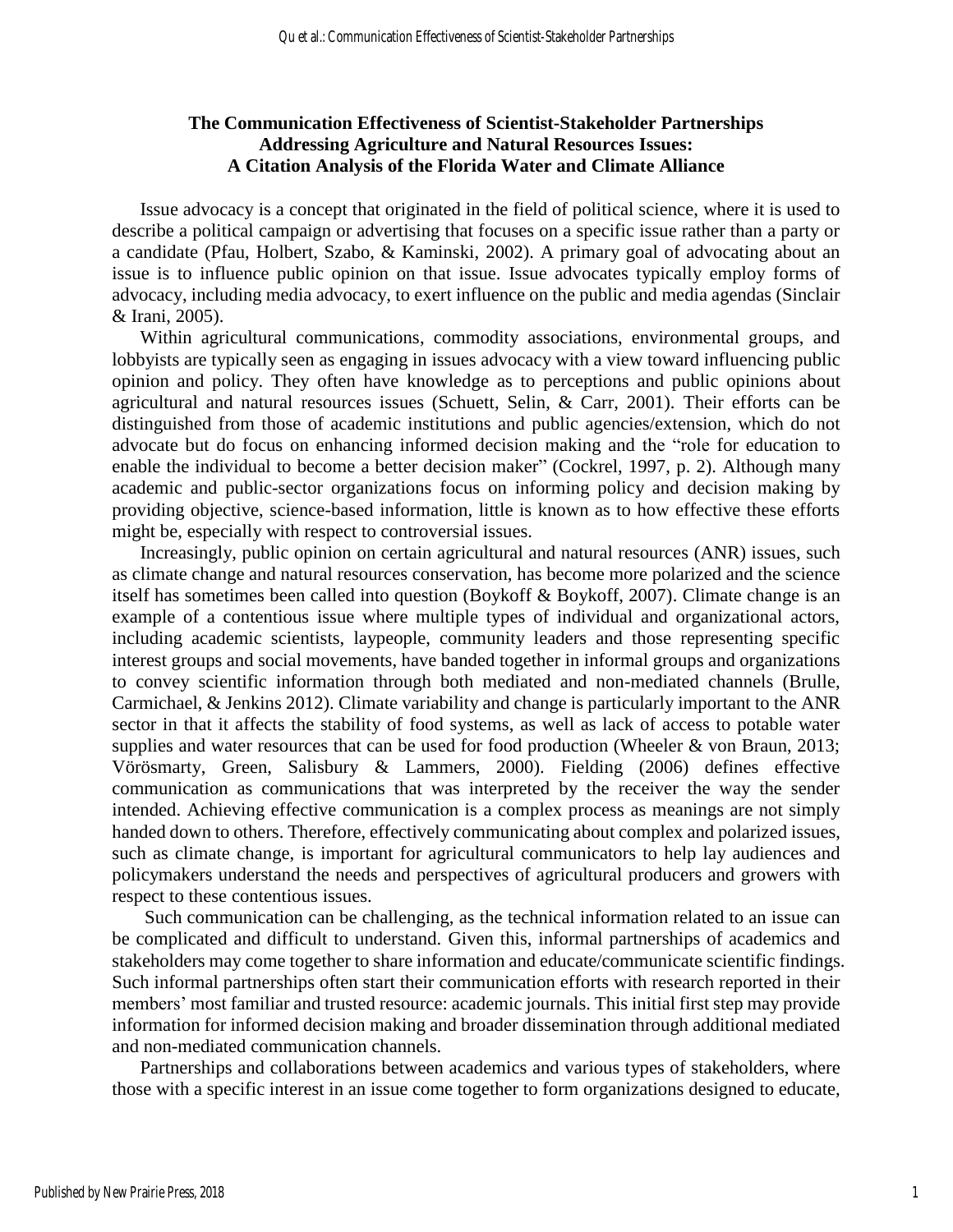while also seeking to inform the public and policy, are known as scientist-stakeholder partnerships (Meadow, et al., 2015; Grehan, Long, Deegan, & O'Cinneide, 2003). These groups strive to build their public reputation to become known sources of expertise in order to make a greater impact as a group. Yet few studies have looked at how effective such loosely structured organizations are in communicating information and building their visibility and reputation.

Organizations with loosely affiliated members and little to no official structure are known as "self-directed work groups" (Kauffeld, 2006, p. 1). Organizations with self-directed members share the characteristics of a Self-Directed Work Team (SDWT) within a company or an organization. Literature indicates the SDWT model increases flexibility and responsiveness of an organization (Daft, Bettenhauser, & Tyler, 1993; Quinn, 1992), and reduces costs (Manz & Sims, 1995). The SDWT model is also believed to have a decentralized structure, which improves the effectiveness of manufacturing performance and organizational control over supervisory control (Banker, Field, Schroder & Sinha, 1996; Barker, 1993).

Given the contentious nature of issues like climate change, it is perhaps not surprising that climate scientists and stakeholders have formed self-directed organizations focused on sharing the science and disseminating information about climate variability and change. Some examples of such organizations include the Water Utility Climate Alliance, Southeast Florida Regional Climate Compact, and the San Juan Climate Initiative.

Scientists and stakeholders involved in water resource allocation and/or city and regional planning may join such groups because of their beliefs in science, the importance of connecting their work to the communities they live in and the need to educate the public or their target audiences about climate science issues. Such scientist-stakeholder self-directed groups do seem to have potential benefits, such as possessing scientific and technical expertise (Center for Science and Democracy, 2016). Working as a group also fosters scientific research development and collaborations (Center for Science and Democracy, 2016). By working as a group, a broader connection can be made with the scientific community, providing opportunities to access data and build trust with local communities, increase credibility with decision makers and make the scientists' voices heard about critical scientific issues (Center for Science and Democracy, 2016).

The downside of the SDWT model for such organizations also lies in their decentralized organizational structure. Decentralized organizational structures have limited hierarchical authority; thus, they pose the challenge of using very limited hierarchical authority to reinforce organizational implementation and management (Kern & Bulkeley, 2009). Therefore, for the scientist-stakeholder partnership, it may be more difficult to decide on and implement plans for enhancing visibility and communication effectiveness to achieve organizational goals.

#### **Conceptual Framework**

A good reputation is one of the most valuable intangible assets for a self-directed group to succeed in communicating effectively to its audiences (Park, Lee & Kim, 2014). Organizations with a good reputation reduce stakeholder uncertainty about organizational performance, reinforce competitive advantage, and enhance their organizational image to the public (Vidaver-Cohen, 2007). Maintaining a good reputation over time builds an organization's reputation capital, which can protect the organization from a crisis situation (Jackson, 2004).

To measure organizational reputation, Lange, Lee, and Dai (2011) conducted a comprehensive literature review and summarized a three-dimensional organizational reputation measurement. The first dimension is *being known*, which is to what extent an organization has generalized awareness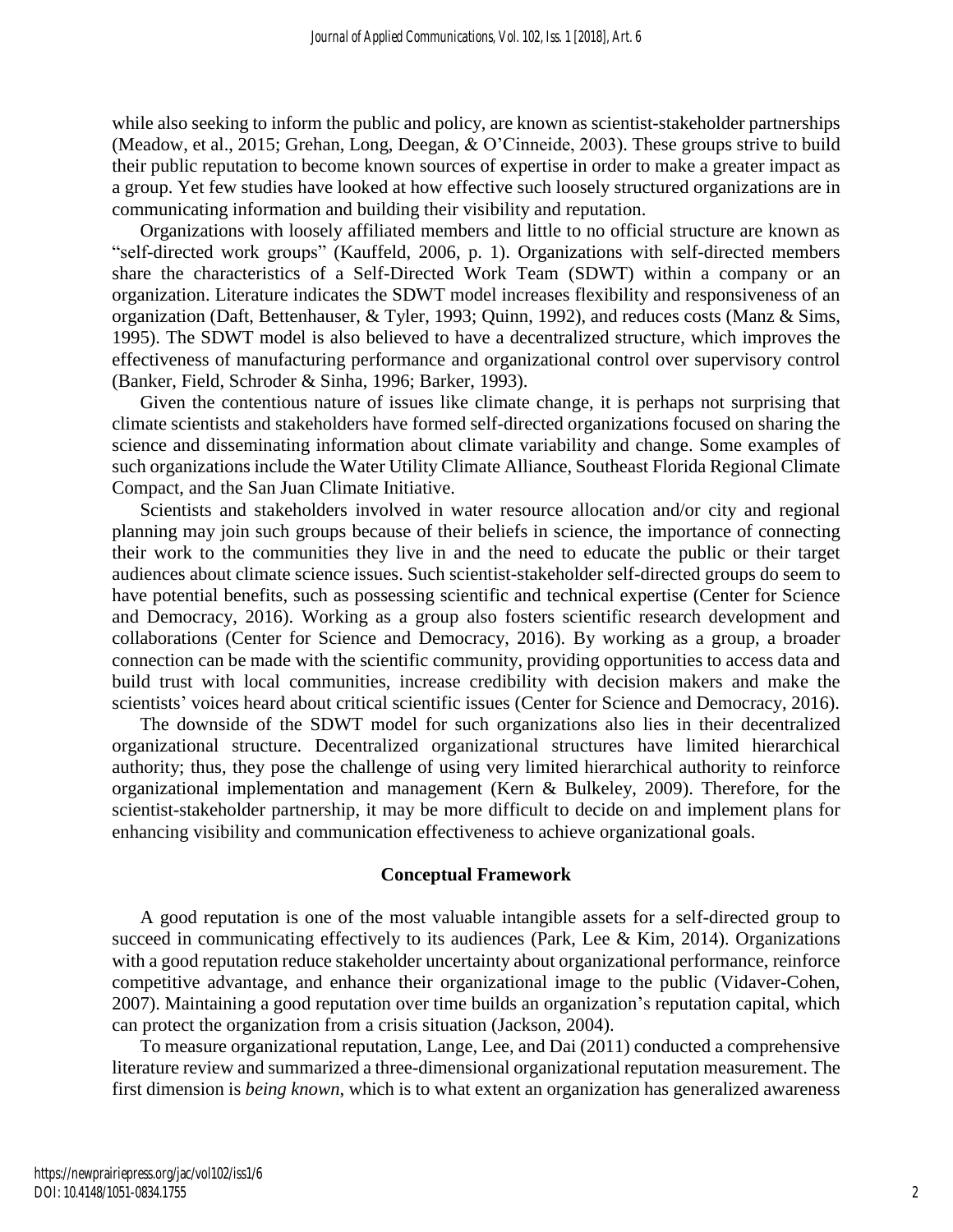or visibility (Lange et al., 2011). The wider a recognition or an awareness an organization can generate among its intended stakeholders, the greater chance the organization can stand out among its competitors. Thus, the organization is more likely to achieve a positive reputation (Rindova, Williamson, Petkova, & Sever, 2005). The second dimension is *being known for something*. Instead of a general awareness of the organization, the second dimension focuses on the feature of an organization that is "tightly coupled to consequences and tangible organizational outputs" (Love & Kraatz, 2009. p. 317). Examples of such features can be a high-quality product, community responsibilities, and innovativeness (Carter, 2006). By having a distinctive feature known in the field, reputation is achieved through stakeholders' recognition of how this organization differs from others (Washington & Zajac, 2005). The third dimension of organizational reputation is *generalized favorability*, meaning the degree to which an organization is considered likable and attractive (Barnett, Jermier, & Lafferty, 2006). Generalized favorability is a nonspecific evaluative impression. Organization stakeholders and consumers interpret the organization's financial, social, environmental and cultural attributes and form an impression of the organization (Barnett et al., 2006; Highhouse, Brooks, & Gregarus, 2009). The stakeholders and consumers perform this "affective evaluation" through "relatively stable, long-term, collective judgments" by their understanding of the organization's actions and achievements (Rhee & Valdez, 2009, p. 146; Gioia, Schultz, & Corley, 2000, p. 67).

Specific to organizations with scientist members, most members in scientist-stakeholder organizations have affiliations with academic or research institutes where intellectual impact is an important indicator of a scholar's credibility in the field. Therefore, research productivity becomes a critical quantitative criterion to measure the reputation of scientist-based organizations (Vidaver-Cohen, 2007). The study of research productivity and citation impact is a long-standing tradition in academia (Serenko & Bontis, 2004). One of the most critical indicators used to measure research productivity is publication productivity (Ramsden, 1994). Research has shown that publication productivity is often associated with an academic institution's prestige level (Borokhovich, Bricker, Brunarski, & Simkins, 1995).

Citation impact of publications is an equally important measurement of intellectual contribution, if not more important (Ramsden, 1994). Robinson and Adler (2011) stated if a researcher had a number of publications, but none of the publications showed evidence of shaping others' thinking, the impact on others would be rated fairly low. Citation analysis is a common method used to measure research impact and thus a way to assess the reputation of a scientistbased organization (Meho, 2006). Citation analysis allows researchers to assess the degree to which scientists' work is accessed and cited by others. As such, it can indicate how effective scientists are in disseminating their findings, which is the way in which they try to build a reputation, exert influence, and inform audiences and policy.

A citation analysis is "the counting and analysis of citations in a particular publication or group of publications" (Goehlert, 1979, p. 185). Goehlert (1979) indicated that citation studies, regardless of the discipline, would typically "investigate (a) the form of publications cited, (b) the subject field distribution, (c) the languages used, (d) the age of the literature, and (e) the identification of significant sources, such as core journals" (p. 185).

#### **Purpose and Objectives**

The purpose of this project was to investigate the communication effectiveness and impact of a specific scientist-stakeholder partnership organization working in the domain of climate change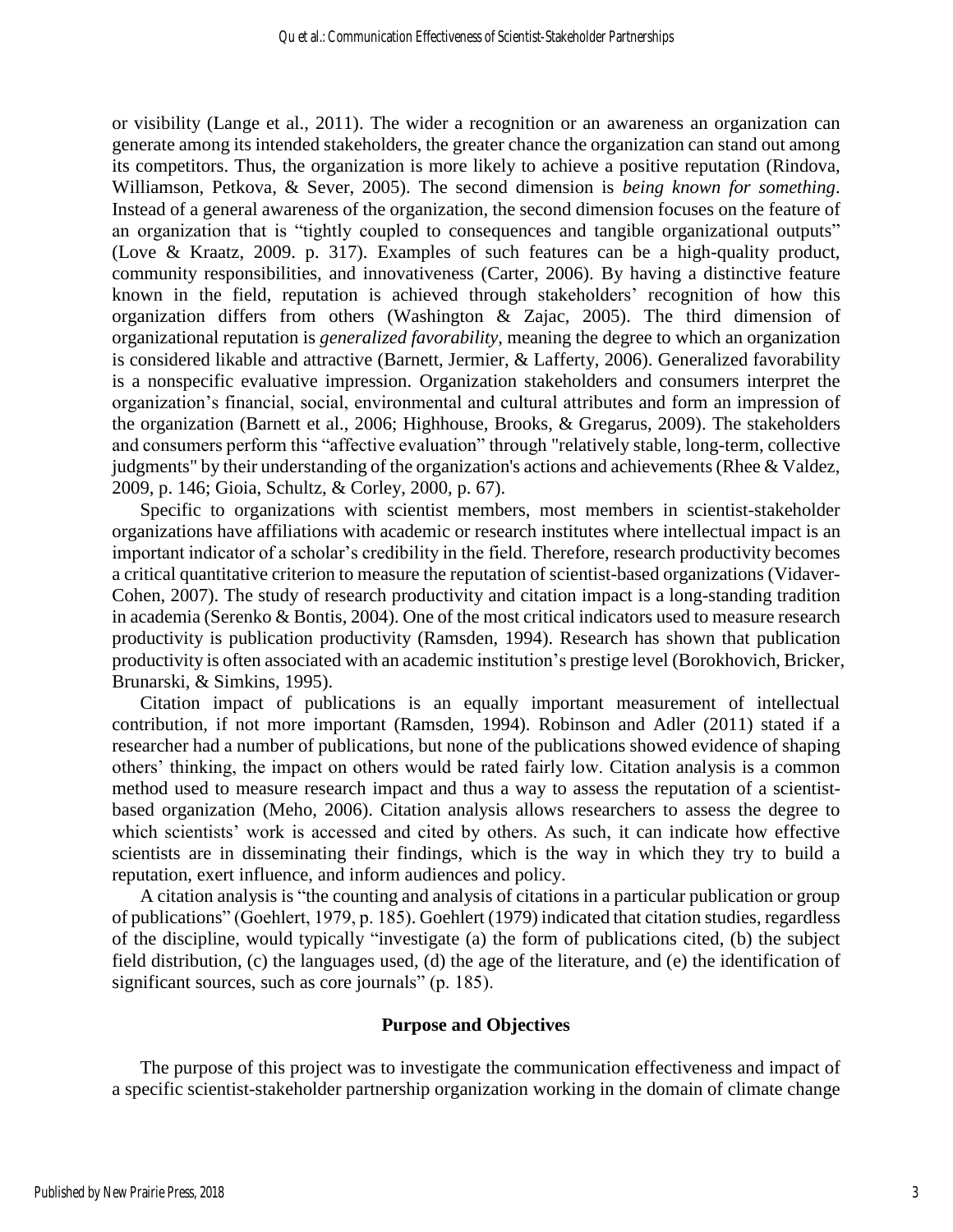that follows the SDWT model. Based on the literature, this study specifically looked at the research productivity and citation impact of the organization and its members. Specific objectives were to:

- 1. Describe the number of journal article citations of a climate science focused scientiststakeholder partnership/self-directed organization and the types and number of articles that cite members' work.
- 2. Describe the citation impact of members' work in terms of the journals in which members publish, the number of languages in which members publish their work and the frequency of internal citations by members.

#### **Methods**

This study used a citation analysis method focused on exploring the communications effectiveness and citation impact of the Florida Water and Climate Alliance (FWCA), a scientiststakeholder partnership located in the Southeastern U.S. A group of scientists, water resource managers, planners and researchers in water and climate-related fields in the Florida area formed FWCA in 2012. The stated mission of the FWCA is to strive to provide climate science tools and findings to inform water and climate-related decision making in Florida (The Florida Water and Climate Alliance, 2016). FWCA scientists have focused on research areas such as changes in precipitation and sea level rise. Members of FWCA strive to make contributions not only to the academic field globally, but also to a variety of audiences by conducting workshops, presenting seminars, and being a source of information in media.

FWCA was selected for five reasons: (a) it is scientist based; (b) it is a self-directed work team type of organization; (c) it advocates issues related to climate and water; (d) members of FWCA produce scholarly journal articles in the agricultural and natural sciences area; and (e) members of FWCA publish scholarly articles around the globe.

# **Data Collection**

All FWCA members' published articles were archived on the FWCA official website. Researchers for this study collected all FWCA member published articles through the archive on FWCA official website on September 22, 2016. A total of 28 FWCA published articles were documented on this website. The publication years of the articles ranged from 2012 to 2016. The researchers identified the articles that have cited FWCA member authors and their published articles through two scholarly search tools, Google Scholar and Web of Science. Web of Science is "a comprehensive research platform database containing tools to search scholarly journals, books, proceedings, published dataset, and patents" (Clarivate Analytics, 2016, para. 2). Google Scholar is an open-access search tool for documents primarily in science and social science, "consisting of full-text journal articles, technical reports, preprints, theses, books, and other documents, including selected Web pages that are deemed to be 'scholarly'" (Vine, 2006, para. 3).

# **Data Analysis**

This study used descriptive statistics to identify the number of publications, the number of citations generated by each FWCA article, and the number of journals that published FWCA articles. Descriptive statistics provide basic descriptions and summaries of the sample and the measures of a study (Johnson & Christensen, 2012).

When counting how many times FWCA published articles were cited in each journal, one time was operationalized to mean this FWCA article was cited in one other scholarly article from a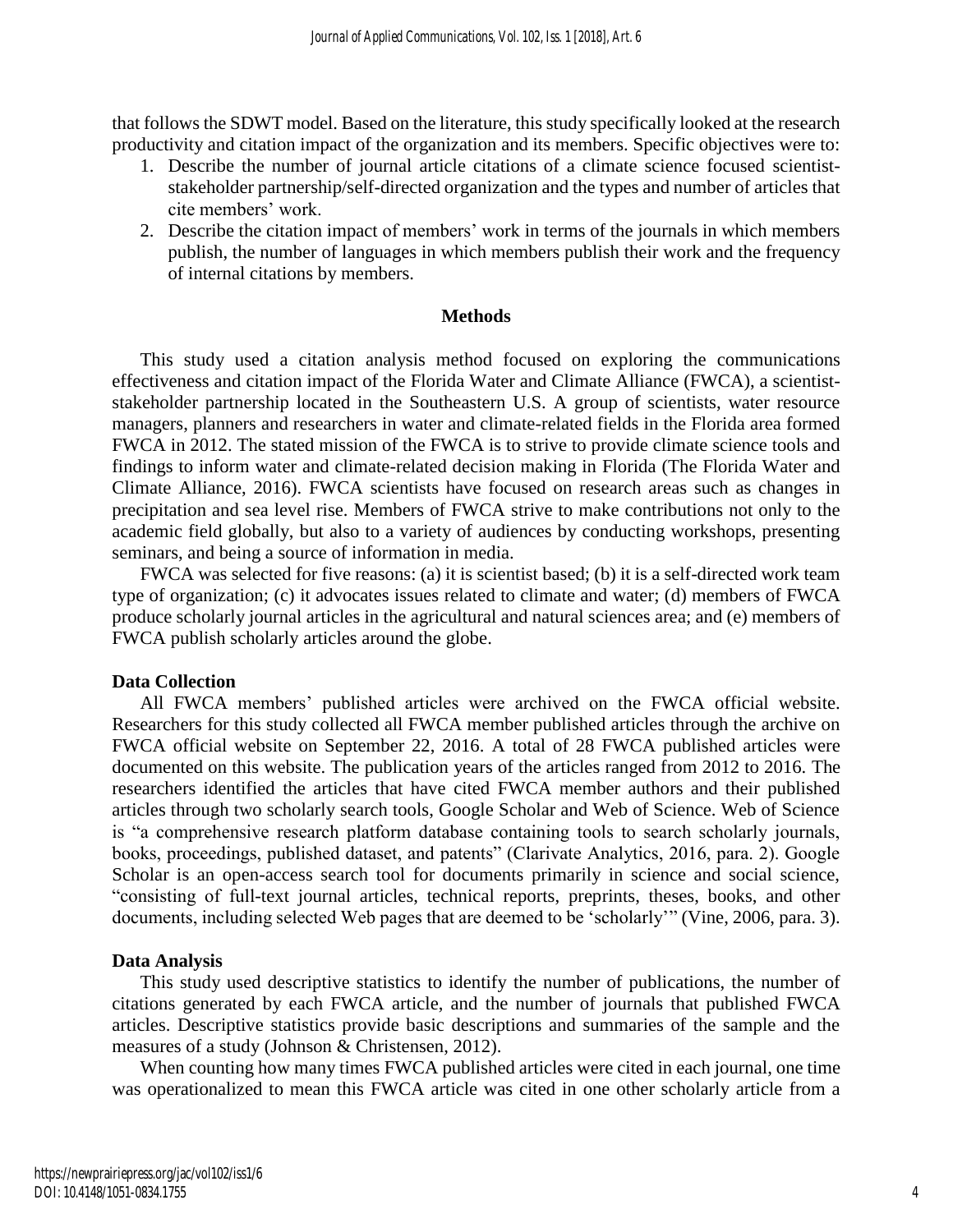journal, regardless how many times this FWCA article was referenced in this article. Specifically, for the second research objective, we searched for journals that had cited FWCA articles and showed how many times these journals cited FWCA articles. When one FWCA article is cited by multiple journal articles within one journal, it "counted" as many times as it appears in the number of journal articles. For example, Irrigation Science cited FWCA articles "two times," it could mean two different Irrigation Science articles cited the same FWCA article; it could also mean one Irrigation Science article cited two different FWCA articles; it could also mean two different Irrigation Science articles cited two different FWCA articles.

#### **Findings**

**Objective 1**: Describe the number of journal article citations of a climate science focused scientiststakeholder partnership/self-directed organization and the types and number of articles that cite members' work.

There are 20 regular members of the FWCA (defined as those who regularly attend the majority of the workshops and meetings of the group), including eight steering committee members. Approximately 50% are academics, working for academic institutions and/or public agencies. These FWCA members published a total of 28 peer-reviewed journal articles between 2012-2016. Out of that total, 25 were cited in other scholarly articles, with a total of 246 overall citations of FWCA members' work. The most cited FWCA article yielded 29 citations. The average number of citations of all 28 articles is  $8.67$  ( $SD = 6.97$ ).

Table 1

| Citation frequency of FWCA published articles |  |  |
|-----------------------------------------------|--|--|
|                                               |  |  |

| <b>Article Name</b>                                                                                                                                                |    |
|--------------------------------------------------------------------------------------------------------------------------------------------------------------------|----|
| Trends in precipitation and temperature in Florida, USA                                                                                                            | 29 |
| Quantitative Spatiotemporal Evaluation of Dynamically Downscaled<br>MM5Precipitation Predictions over the Tampa Bay Region, Florida                                | 20 |
| Climate information use among southeast US water managers: Beyond barriers and<br>toward opportunities                                                             | 19 |
| Forecasting Reference Evapotranspiration Using Retrospective Forecast Analogs in<br>the Southeastern United States                                                 | 17 |
| One-way coupling of an integrated assessment model and a water resources model:<br>Evaluation and implications of future changes over the US Midwest               | 17 |
| Evaluation of dynamically downscaled reanalysis precipitation data for<br>hydrological application                                                                 | 15 |
| Development and comparative evaluation of a stochastic analog method to<br>downscale daily GCM precipitation                                                       | 14 |
| Assessment of the utility of dynamically-downscaled regional reanalysis data to<br>predict streamflow in west central Florida using an integrated hydrologic model | 12 |
| Seasonal prediction of regional reference evapotranspiration based on climate<br>forecast system version 2                                                         | 11 |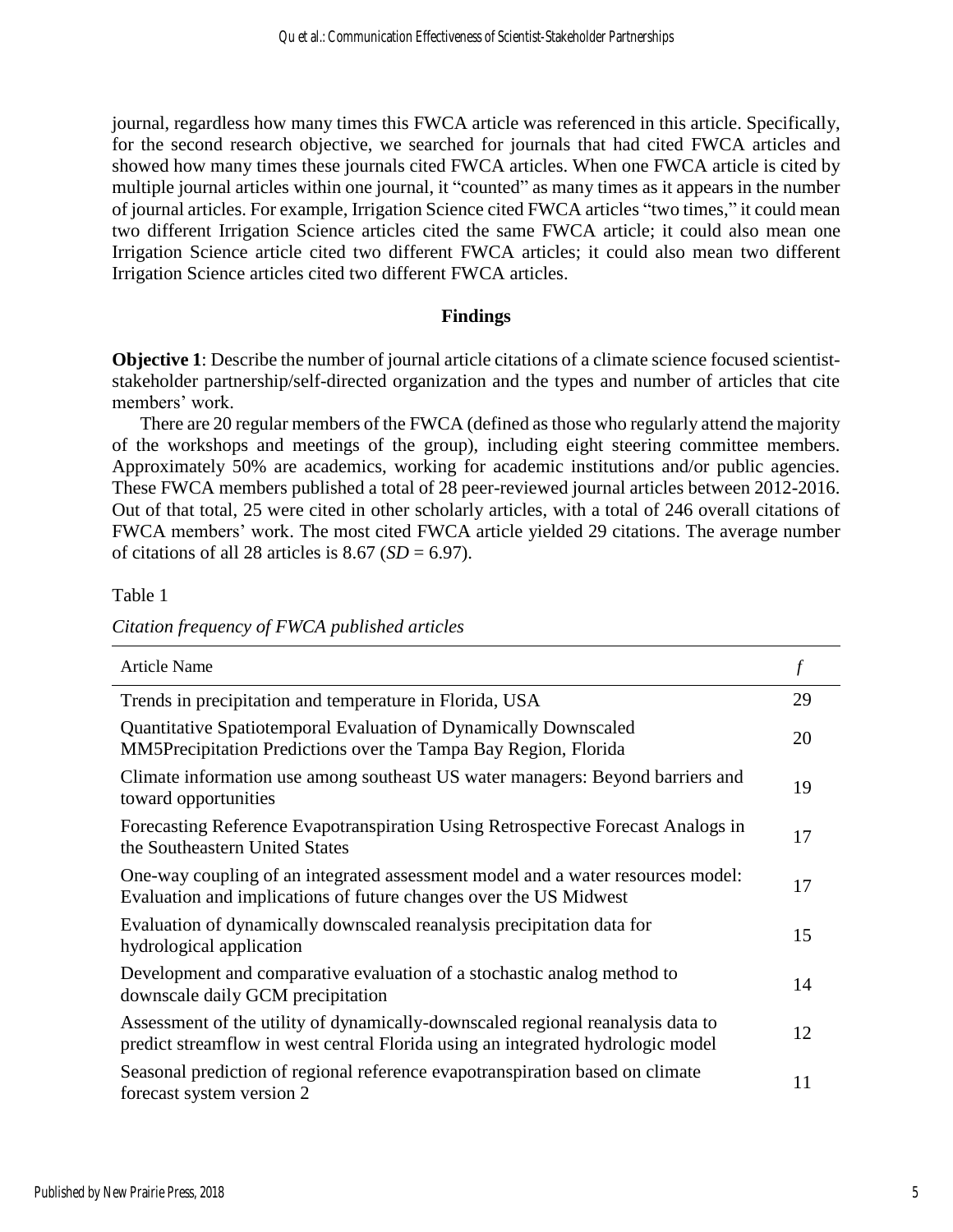| Comparison of two analog-based downscaling methods for regional reference<br>evapotranspiration forecasts                                      | 10             |
|------------------------------------------------------------------------------------------------------------------------------------------------|----------------|
| Early Adoption of Climate Information: Lessons Learned from South Florida Water<br><b>Resource Management</b>                                  | 9              |
| Dynamic downscaling of the twentieth-century reanalysis (Misra et al. (2012 or<br>2013)                                                        | 9              |
| Projected climate change scenario over California by a regional ocean-atmosphere<br>coupled model system                                       | 8              |
| The GEFS-based daily reference evapotranspiration (ETo) forecast and its<br>implication for water management in the southeastern United States | 7              |
| Thirty-two-year ocean-atmosphere coupled downscaling of global reanalysis over<br>the Intra-American Seas                                      | 6              |
| Statistical Downscaling Multimodel Forecasts for Seasonal Precipitation and<br>Surface Temperature over the Southeastern United States         | 6              |
| Hydrologic impacts of future climate change on Southeast US watersheds                                                                         | 5              |
| Hydrologic implications of errors in bias-corrected regional reanalysis data for<br>west-central Florida                                       | 5              |
| Pacific and Atlantic sea surface temperature influences on A119:B119 the<br>Apalachicola-Chattahoochee-Flint river basin                       | 5              |
| Validating climate models for computing evapotranspiration in hydrologic studies:<br>How relevant are climate model simulations over Florida   | 5              |
| Reducing bias-corrected precipitation projection uncertainties: A Bayesian-based<br>indicator-weighting approach                               | 4              |
| Assessment of alternative methods for statistically downscaling daily GCM<br>precipitation outputs to simulate regional streamflow             | 4              |
| The seasonal climate predictability of the Atlantic Warm Pool and its<br>teleconnections                                                       | $\overline{4}$ |
| Forecasts of seasonal streamflow in West-Central Florida using multiple climate<br>predictors                                                  | 3              |
| Validating ENSO Teleconnections on Southeastern U.S. Winter Hydrology                                                                          | 2              |
| The NOAA MAPP Climate Prediction Task Force                                                                                                    | 0              |
| Developing a surface water resiliency model for the 21 century                                                                                 | $\Omega$       |
| A level-of-service concept for planning future water supply projects under<br>probabilistic demand and supply framework 1                      | $\theta$       |
| Total                                                                                                                                          | 246            |

FWCA and member published articles were cited in 173 journal articles from 89 different journals, four books, two conference proceedings, and 10 dissertations and theses.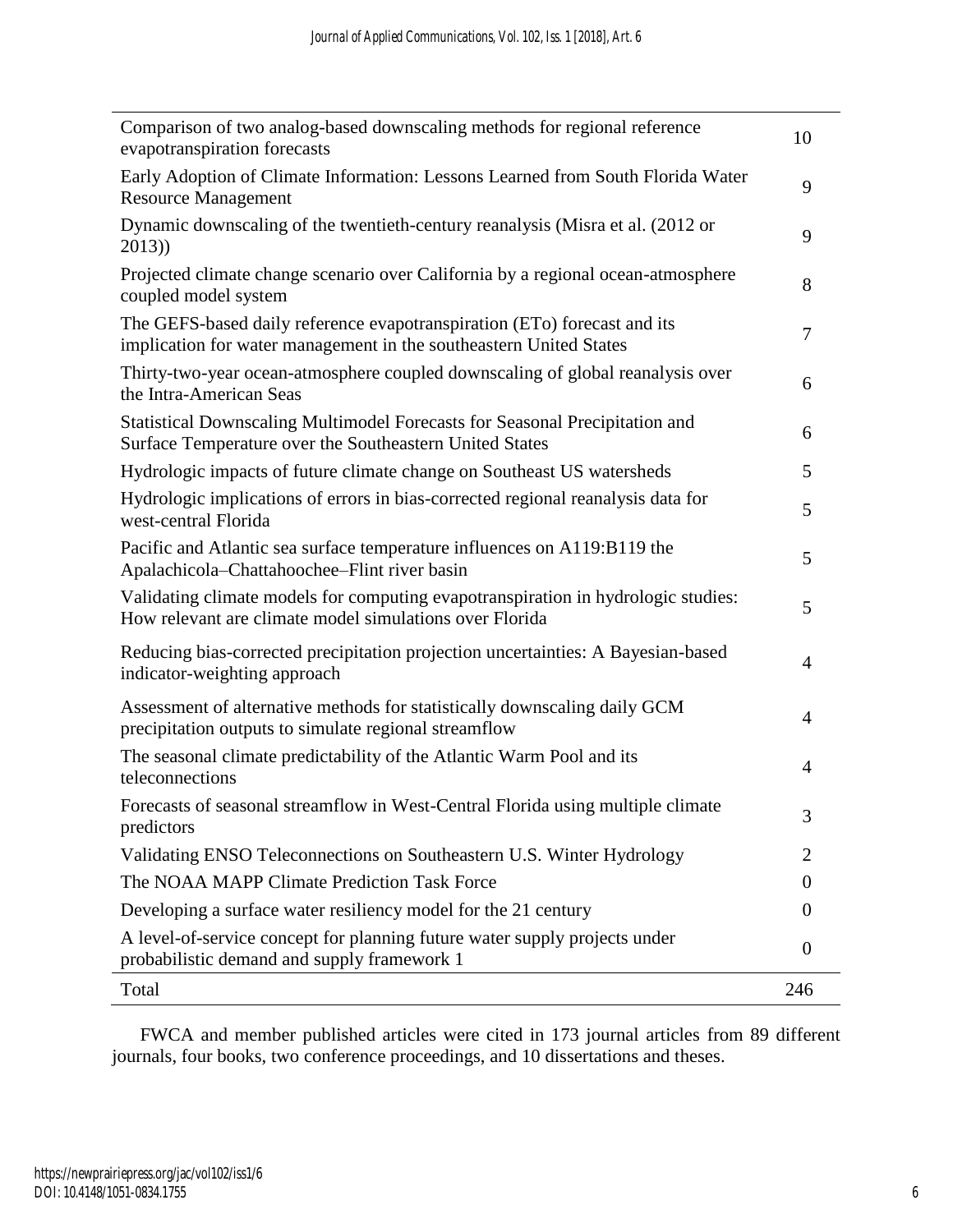**Objective 2**. Describe the citation impact of members' work in terms of the journals in which members publish, the number of languages in which members publish their work and the frequency of internal citations by members.

Results indicated that a total of 173 journal articles in 89 different journals have cited FWCA member published articles. The Journal of Hydrometeorology and Hydrology and Journal of Earth System Sciences cited FWCA member published articles 14 times, the highest number of citations among all other journals. The Journal of Hydrology cited FWCA member published articles 13 times. Figure 1 displays the journals that have cited FWCA articles at least twice over the fiveyear time period. Fifty-four journals had at least one of their journal articles citing one of the FWCA members' published articles.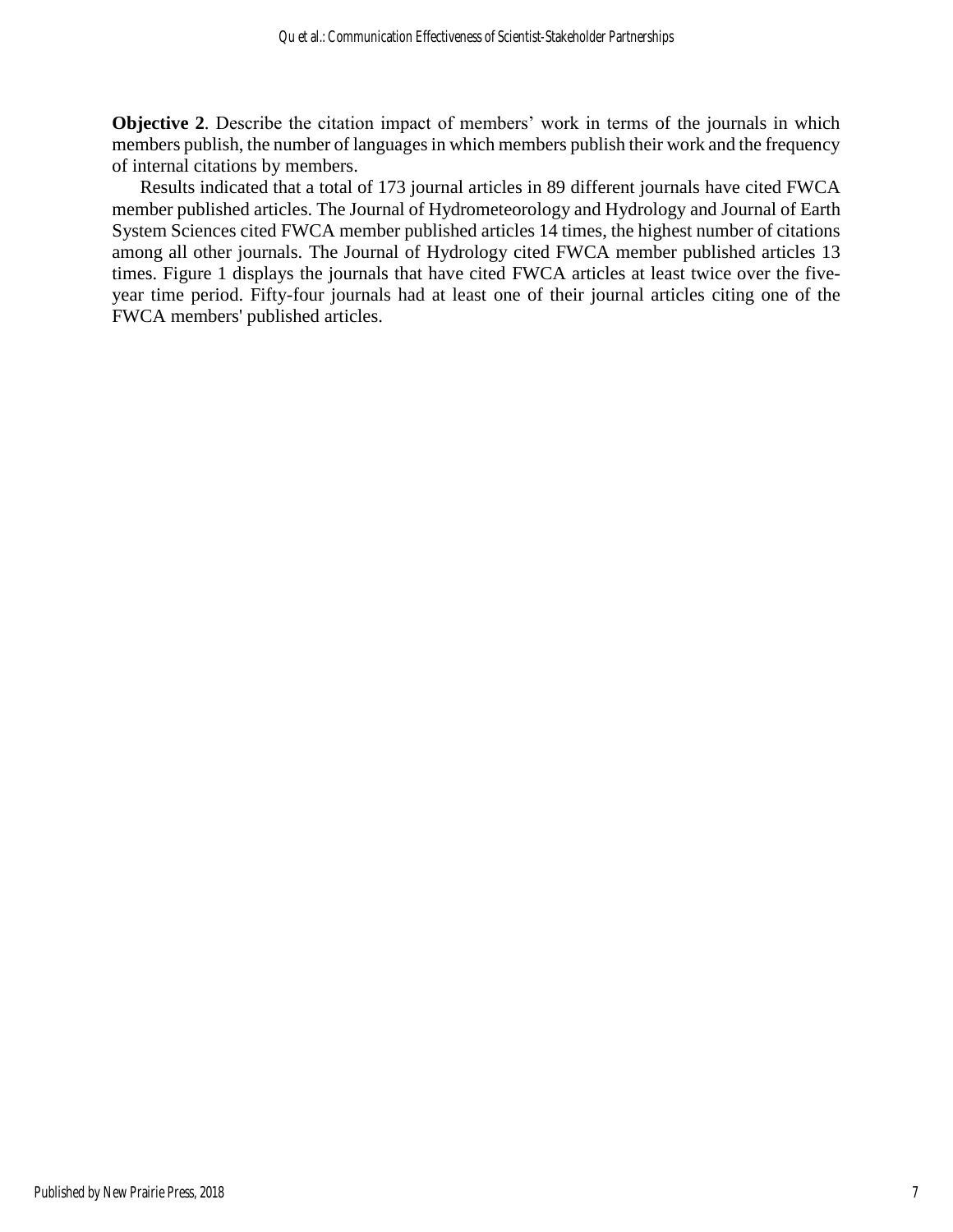

*Figure 1*: Journals citing FWCA published articles two or more times

The majority (81 out of 89) of these articles were published in the English language. Three of the articles are in the Chinese language, including 《南水北调》(South-to-North Water Transfers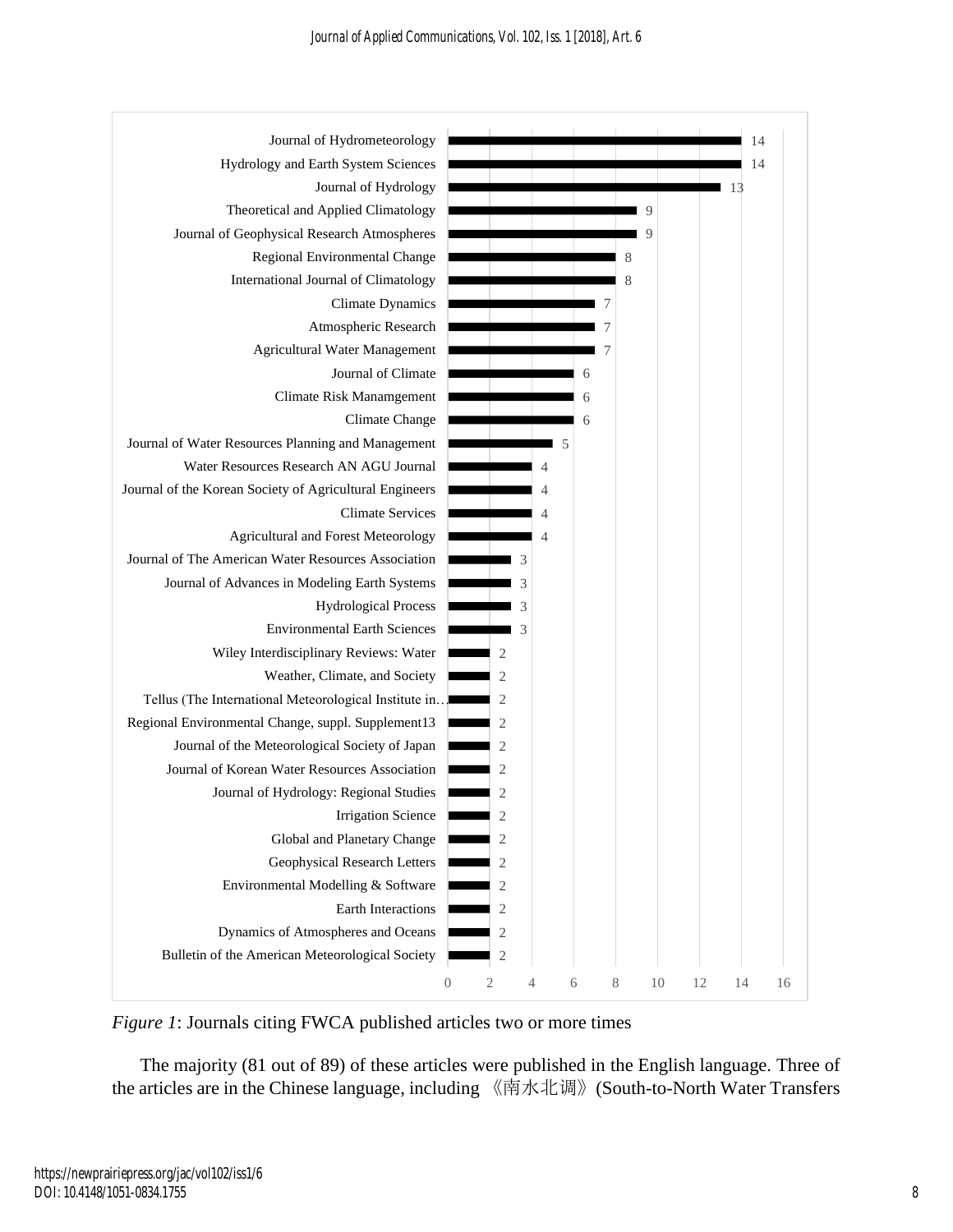and Water Science & Technology), 《气象》(Meteorological Monthly), 《节水灌溉》(Water Saving Irrigation). Two journals are in the Korean language, including 《한국농림기상학회지》 (Korean Journal of Agricultural and Forest Meteorology) and Journal of the Korea Disaster Prevention Association. One journal, named Tecnología y Ciencias del Agua is in Spanish, and two are in Portuguese, including Estudos Avançados, Pesquisa Agropecuária Brasileira (Table 2).

Table 2

| Languages  | Journal Title                                                   |  |  |
|------------|-----------------------------------------------------------------|--|--|
| Chinese    | 《南水北调》                                                          |  |  |
|            | (South-to-North Water Transfers and Water Science & Technology) |  |  |
|            | 《气象》                                                            |  |  |
|            | (Meteorological Monthly)                                        |  |  |
|            | 《节水灌溉》                                                          |  |  |
|            | (Water Saving Irrigation)                                       |  |  |
| Korean     | 《한국농림기상학회지》                                                     |  |  |
|            | (Korean Journal of Agricultural and Forest Meteorology)         |  |  |
|            | Journal of the Korea Disaster Prevention Association            |  |  |
| Spanish    | Tecnología y Ciencias del Agua                                  |  |  |
| Portuguese | Estudos Avançados                                               |  |  |
|            | Pesquisa Agropecuária Brasileira                                |  |  |

*Foreign Language journals citing FWCA published articles* 

Among the 173 journal articles that cited FWCA published articles, 35 articles cited two, or more than two, FWCA articles, while 138 articles cited one FWCA article. Nineteen out of the 35 articles (54.2%) were authored by one or more FWCA affiliated members.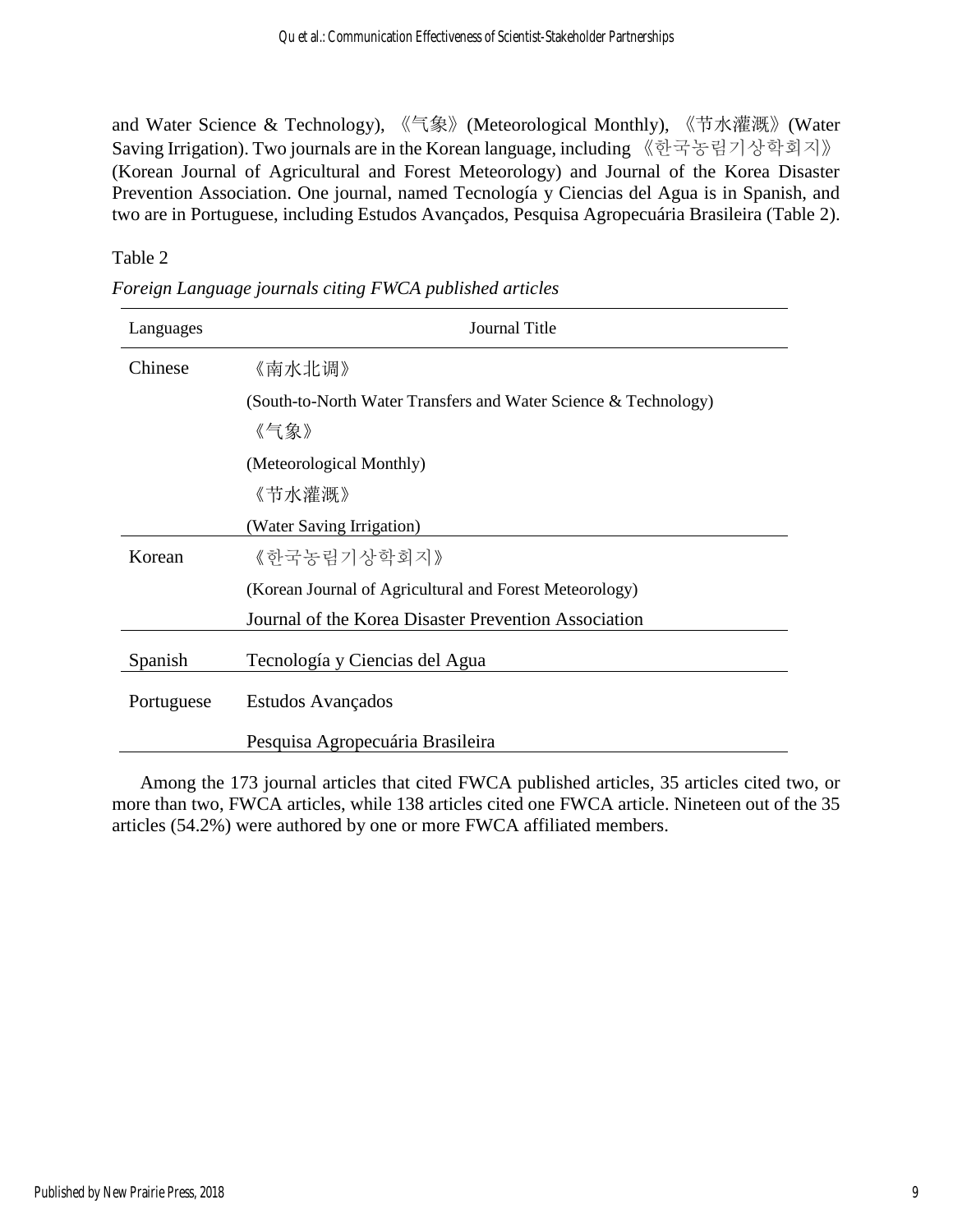

*Figure 2*: Journal articles citing two or more FWCA published articles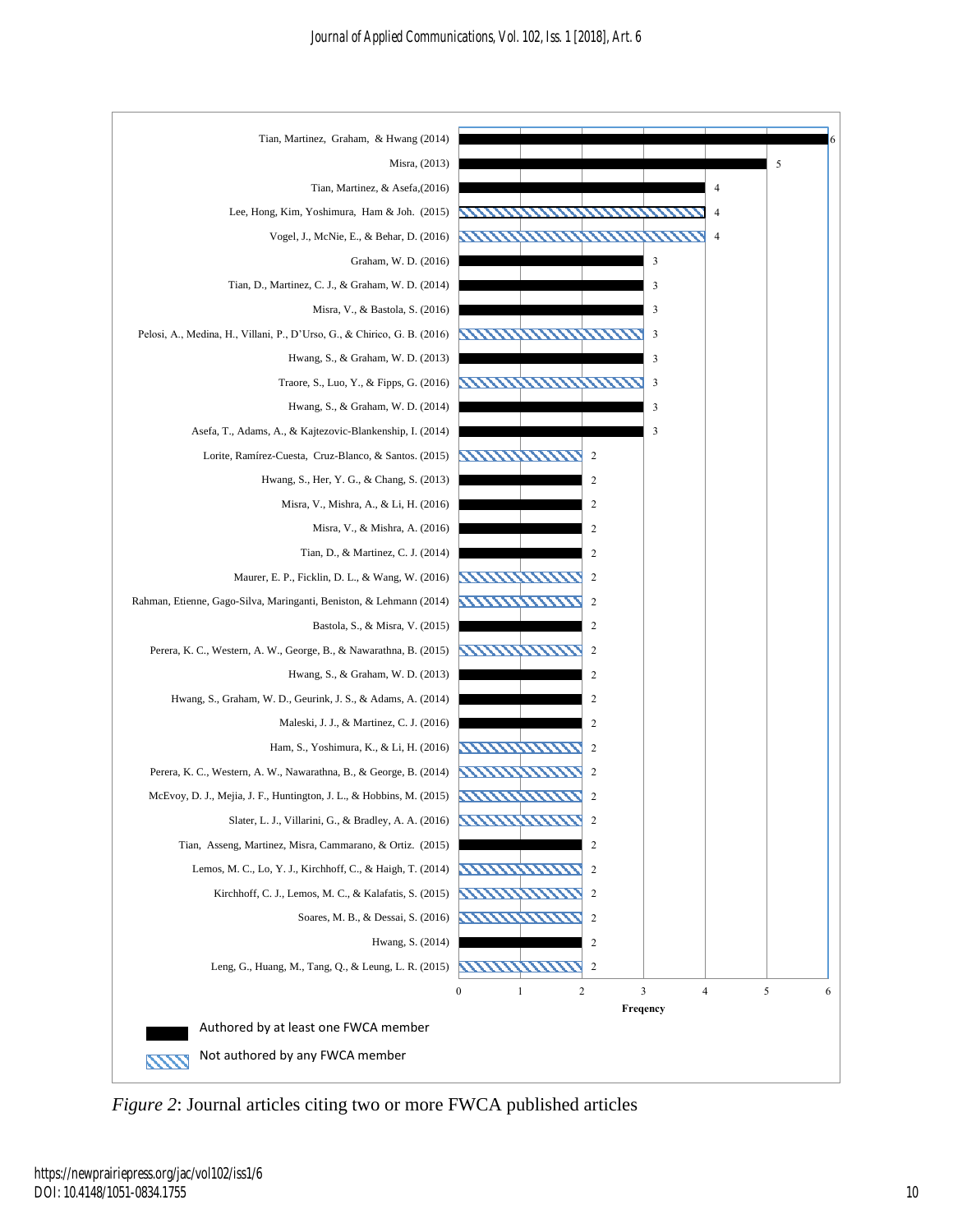#### **Conclusion and Recommendations**

The results of this study provide several key implications and future directions for both research and practice. The goal of this study was to investigate the impact of scientist-stakeholder partnership/self-directed organizations. This type of organization engages in science communication through journal articles in which members provide their scientific expertise and skills, with the goal of educating audiences about a scientific issue such as climate change. However, this type of organization often faces challenges in communicating effectively and in having an impact. This study specifically looked at one such organization, the Florida Water and Climate Alliance, utilizing the innovative methodology of citation analysis to examine the research productivity and citation impact of the organization's members as a method of assessing communication effectiveness and reputation.

The findings of this study demonstrated that the members of FWCA have been active in publishing scholarly articles since the establishment of the organization in 2012. The majority of the articles published have been cited in one or more journal articles, books, dissertations, theses, and proceedings. Most of the journals that have cited FWCA articles were written in the English language. A few foreign language journals have also been found to reference FWCA member published articles. Cited by foreign language journals indicated international impact and exposure of not only local, national, but international acknowledgment (Moed, 2006). Many articles that have cited FWCA articles, especially those that have cited more than two of them, were authored by FWCA members, meaning the members tended to cite FWCA members more than other scholars in the field. Unlike self-citation, which can be seen as a negative, when it comes to an organization with the goal of disseminating scientific information centered in a specific domain, this pattern of citation may be beneficial. This finding suggests that affiliation with a scientistbased organization focused on a specific issue that exhibits such a citation pattern may enhance citation counts of members and help create a body of literature around the organization's interest areas.

In addition, this study demonstrated the use of citation analysis as a method of evaluating the communication effectiveness of scientist-stakeholder partnerships/self-directed organizations. As these types of organizations are formed mainly by scientists, research productivity and citation impact are some of the most significant indicators of organizational reputation and effectiveness (Vidaver-Cohen, 2007). Before these organizations reach their ultimate level of general awareness, research productivity and citation impact can be assessed to determine how effective the organization is in communicating its members' scientific output. Goehlert (1979) suggested five metrics that could be used to look at citation impact: "(a) the form of publications cited, (b) the subject field distribution, (c) the languages used, (d) the age of the literature, and (e) the identification of significant sources, such as core journals" (p. 185). This study added the additional metric of citations among the members of the organization. This study showed that a large portion of the citations of FWCA member published articles were by other FWCA members. This suggests that members of scientist stakeholder partnerships often cite each other's work since one of the benefits of belonging to such organizations is to see what others in the field are doing. Further, group members may engage in citing each other in an attempt to build the reputation of the organization itself, suggesting that member citation of each other's work is a useful metric to evaluate the impact of such organizations.

For organizations like FWCA, whose members are already publishing in academic publications, there are additional opportunities to further extend the reach and reputation of the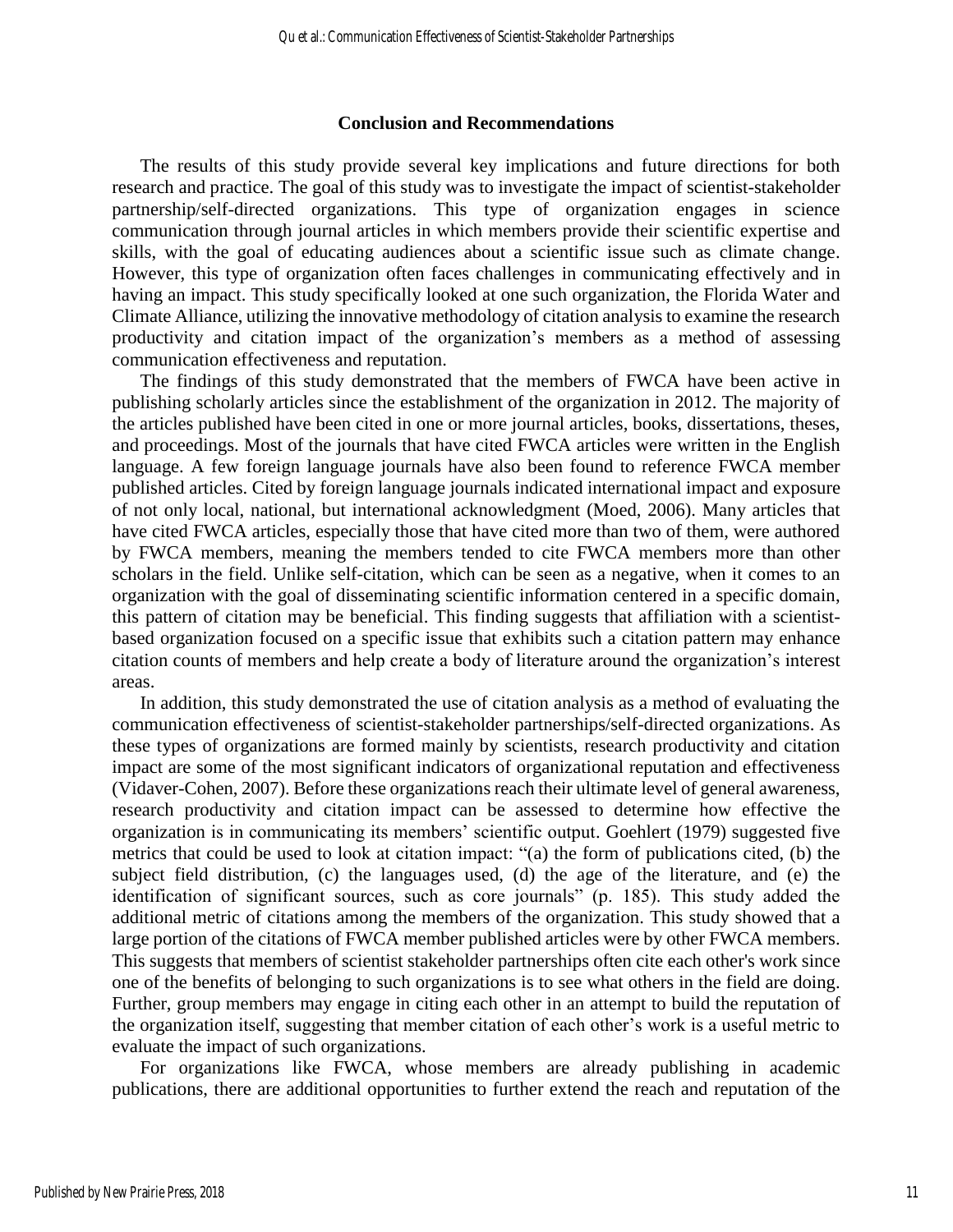organization as a whole as a collaborative partner and a source for expert, scientifically based information. As such organizations seek to communicate their science-based messages with larger audiences, it might be valuable to invest some resources in developing and promoting their identity, core messages and visibility with previously identified key audiences. This might include developing an informational package that could include media releases, member bios, key accomplishments, highlights from previous workshops, additional, and more widely disseminated, white papers based on research, key trends or takeaways from members' research/workshop presentations, infographics, state of the science briefings for leaders and policymakers. While it is challenging for self-directed organizations to find the resources to hire a full-time agricultural communicator, it might be possible to find enough resources to hire one as a freelancer. It is recommended that such organizations look for ways to find professional communication expertise to assist them in further developing their communication efforts by creating a reputation and enhancing materials for external audiences.

For future research, other activities such as workshops, presentations and webinars should be analyzed to investigate the translational communications efforts of scientist stakeholder partnerships/self-directed organizations. In addition, evaluating the media visibility of the organization can benefit the understanding of the organization's reputation and its communication effectiveness. Researchers can assess the mention or coverage of such an organization on print media, television news, or social media. These assessments can be analyzed quantitatively, such as counting the number of mentions. Qualitative analysis can also be used to identify the themes from the coverage of such organizations.

Lange et al. (2011) summarized a three-dimensional organizational reputation measurement. Based on this measurement, researchers can examine certain organization stakeholders' (e.g. organization members, other scientists in the field, policy-makers, target consumers) opinions about whether or not they recognize or are aware of an organization, what their perceptions about this organization consist of, and their favorability toward the organization. Such research questions will help agriculture and natural resource self-directed organizations to better understand if they are communicating their missions and goals effectively to their stakeholders, and how to strategically plan future organizational activities.

A limitation of this study is that the citation analysis was conducted on one organization. This was due to the fact that the study was essentially testing the use of a methodology, citation analysis, that has not been used to assess aspects of organizational reputation in the agricultural communications domain. Further, such organizations differ greatly in scope, membership and disciplinary characteristics, making direct comparison difficult.

For agricultural communications practitioners working in the science communications framework of disseminating "science-based" communication to diverse lay audiences, this study is significant in that it shows the advantages and limitations of relying on the traditional academic concept of "disseminating broader societal impacts." Scientists see those broader impacts in terms of journal article publications, primarily, which can be effective in informing the scientific community, but may have challenges in terms of achieving goals to inform practice and policymaking. The findings of this study show the need for these organizations to engage in more collaboration, more communications effectiveness achieved through engaging experienced agricultural communications practitioners and more agricultural communications research examining how to advance science related to controversial ANR issues.

Agricultural scientists of all types have a long tradition of using academic publication as a way of signaling that recommended practices are evidence-based and therefore credible and to be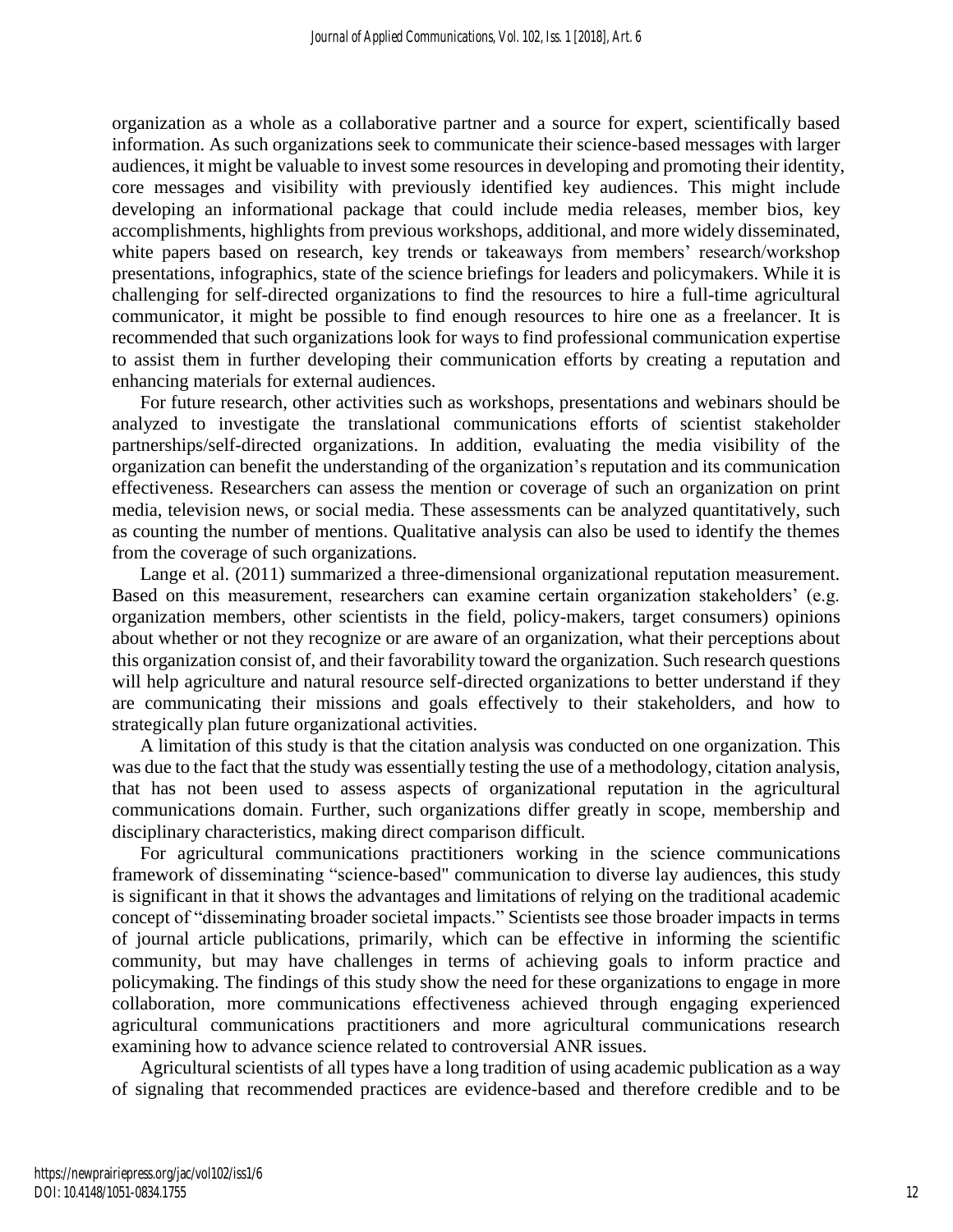trusted. We need to better understand how this signaling operates in terms of communications effectiveness around issues, so as to inform practice with respect to controversial agricultural and natural resource issues, including climate variability and change, GMOs and animal agriculture.

- Banker, R. D., Field, J. M., Schroeder, R. G., & Sintia, K. K. (1996). Impact of work teams on manufacturing performance: A longitudinal field study. *Academy of Management Journal*, *39*(4), 867-890. [doi:10.2307/256715](https://journals.aom.org/doi/abs/10.5465/256715)
- Barker, J. R. (1993). Tightening the iron cage: Concertive control in self-managing teams. *Administrative Science Quarterly*, 408-437. [doi:10.2307/2393374](http://www.jstor.org/stable/2393374)
- Barnett, M. L., Jermier, J. M., & Lafferty, B. A. (2006). Corporate reputation: The definitional landscape. *Corporate Reputation Review*, *9*(1), 26-38. [doi.org/10.1057/palgrave.crr.1550012](https://doi.org/10.1057/palgrave.crr.1550012)
- Borokhovich, K. A., Bricker, R. J., Brunarski, K. R., & Simkins, B. J. (1995). Finance research productivity and influence. *The Journal of Finance*, *50*(5), 1691-1717. <doi:10.1111/j.1540-6261.1995.tb05193.x>
- Boykoff, M. T., & Boykoff, J. M. (2007). Climate change and journalistic norms: A case-study of US mass-media coverage. *Geoforum, 38*(6), 1190-1204. [doi.org/10.1016/j.geoforum.2007.01.008](https://doi.org/10.1016/j.geoforum.2007.01.008)
- Brulle, R. J., Carmichael, J., & Jenkins, J. C. (2012). Shifting public opinion on climate change: An empirical assessment of factors influencing concern over climate change in the US, 2002–2010. *Climatic Change*, *114*(2), 169-188. [doi.org/10.1007/s10584-012-0403-y](https://doi.org/10.1007/s10584-012-0403-y)
- Carter, S. M. (2006). The interaction of top management group, stakeholder, and situational factors on certain corporate reputation management activities. *Journal of Management Studies*, *43*(5), 1145-1176. [doi.org/10.1111/j.1467-6486.2006.00632.x](https://doi.org/10.1111/j.1467-6486.2006.00632.x)
- Center for Science and Democracy. (2016). *Scientist-Community Partnerships: A scientist's guide to successful collaboration*. Retrieved from http://www.ucsusa.org/sites/default/files/attach/2016/04/ucs-scientist-communitypartnerships-2016.pdf
- Clarivate Analytics (2016). *Web of Science*. [Thomson Reuter Website]. Retrieved from http://ipscience.thomsonreuters.com/product/web-ofscience/?utm\_source=false&utm\_medium=false&utm\_campaign=false
- Cockrel, J. (1997). *Introduction to Public Policy Education*. Retrieved from [http://www2.ca.uky.edu/agcomm/pubs/ip/ip18/ip18.pdf.](http://www2.ca.uky.edu/agcomm/pubs/ip/ip18/ip18.pdf) University of Kentucky Cooperative Extension Service.
- Daft, R. L., Bettenhausen, K. R., & Tyler, B. B. (1993). Implications of top managers' communication choices for strategic decisions. In G. P. Huber & W. H. Glick (Eds.), *Organizational Change and Redesign: Ideas and Insights for Improving Performance* (112-146). Oxford: Oxford University Press.
- Fielding, M. (2006). *Effective communication in organizations*. Cape Town: Juta & Co.
- Gioia, D. A., Schultz, M., & Corley, K. G. (2000). Organizational identity, image, and adaptive instability. *Academy of Management Review*, *25*(1), 63-81. [doi:10.2307/259263](https://journals.aom.org/doi/abs/10.5465/amr.2000.2791603)
- Goehlert, R. (1979). A citation analysis of international organization: The use of government documents. *Government Publications Review (1973)*, *6*(2), 185-193. [doi.org/10.1016/0093-061X\(79\)90060-1](https://doi.org/10.1016/0093-061X(79)90060-1)
- Grehan, A., Long, R., Deegan, B. & Ó Cinneide, M. (2003). *The Irish Coral Task Force and Atlantic Coral Ecosystem Study: Report on Two Deep-Water Coral Conservation*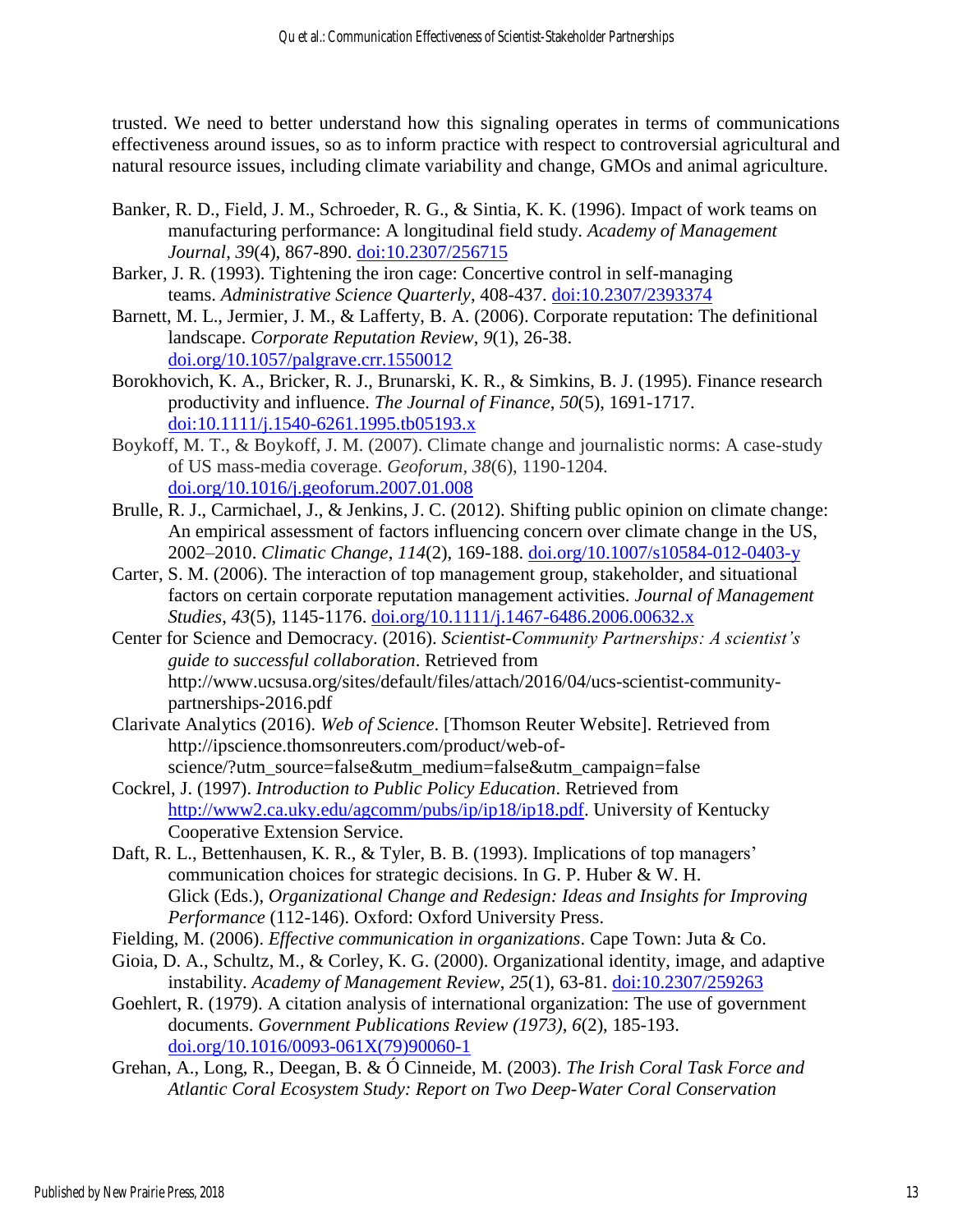*Stakeholder Workshops held in Galway in 2000 and 2002*", Marine Environment and Health Series No. 11, Marine Institute 2003

- Highhouse, S., Brooks, M. E., & Gregarus, G. (2009). An organizational impression management perspective on the formation of corporate reputations. *Journal of Management*, *35*(6), 1481-1493. [doi:10.1177/0149206309348788](https://doi.org/10.1177/0149206309348788)
- Jackson, K. T. (2004). *Building reputational capital*. New York, Oxford University Press.
- Johnson, B., & Christensen, L. B. (2012). *Educational research: Quantitative, qualitative, and mixed approaches*. Thousand Oaks, Calif: SAGE Publications.
- Kauffeld, S. (2006). Self-directed work groups and team competence. *Journal of Occupational and Organizational Psychology, 79*(1), 1–21. [doi.org/10.1348/096317905X53237](https://doi.org/10.1348/096317905X53237)
- Kern, K., & Bulkeley, H. (2009). Cities, Europeanization and multi-level governance: Governing climate change through transnational municipal networks. *JCMS: Journal of Common Market Studies*, *47*(2), 309-332. <doi:10.1111/j.1468-5965.2009.00806.x>
- Lange, D., Lee, P. M., & Dai, Y. (2011). Organizational reputation: A review. *Journal of Management*, *37*(1), 153-184. <doi:10.1177/0149206310390963>
- Love, E. G., & Kraatz, M. (2009). Character, conformity, or the bottom line? How and why downsizing affected corporate reputation. *Academy of Management Journal*, *52*(2), 314- 335. [doi.org/10.5465/amj.2009.37308247](https://doi.org/10.5465/amj.2009.37308247)
- Manz, C. C., & Sims, H. P. (1995). *Business without bosses: How self-managing teams are building high-performing companies.* New York, John Wiley & Sons, Inc.
- Meadow, A. M., Ferguson, D. B., Guido, Z., Horangic, A., Owen, G., & Wall, T. (2015). Moving toward the deliberate coproduction of climate science knowledge. *Weather, Climate, and Society*, *7*(2), 179-191. [doi.org/10.1175/WCAS-D-14-00050.1](https://doi.org/10.1175/WCAS-D-14-00050.1)
- Meho, L. I. (2006). The rise and rise of citation analysis. *Physics World*, *20*(1). 1–15. Retrieved from<https://arxiv.org/abs/physics/0701012>
- Moed, H. F. (2006). *Citation analysis in research evaluation (Vol. 9)*. Springer Science & Business Media.
- Park, J., Lee, H. and Kim, S. (2014). Corporate social responsibilities, consumer trust and corporate reputation: South Korean consumers' perspective. *Journal of Business Research, 67(*3). 295-302. [doi.org/10.1016/j.jbusres.2013.05.016](https://doi.org/10.1016/j.jbusres.2013.05.016)
- Pfau, M., Holbert, R., Szabo, E., & Kaminski, K. (2002). Issue-advocacy versus candidate advertising: Effects on candidate preferences and democratic process. *Journal of Communication, 52*(2), 301-315. [doi.org/10.1111/j.1460-2466.2002.tb02546.x](https://doi.org/10.1111/j.1460-2466.2002.tb02546.x)
- Quinn, J. B. (1992), *Intelligent Enterprise: A Knowledge and Service Based Paradigm for Industry.* New York, NY, Free Press.
- Ramsden, P. (1994). Describing and explaining research productivity. *Higher Education*, *28*(2), 207-226. Retrieved from

[https://www.jstor.org/stable/3447753?seq=1#page\\_scan\\_tab\\_contents](https://www.jstor.org/stable/3447753?seq=1#page_scan_tab_contents)

- Rhee, M., & Valdez, M. E. (2009). Contextual factors surrounding reputation damage with potential implications for reputation repair. *Academy of Management Review*, *34*(1), 146- 168. [doi.org/10.5465/amr.2009.35713324](https://doi.org/10.5465/amr.2009.35713324)
- Rindova, V. P., Williamson, I. O., Petkova, A. P., & Sever, J. M. (2005). Being good or being known: An empirical examination of the dimensions, antecedents, and consequences of organizational reputation. *Academy of Management Journal*, *48*(6), 1033-1049. [doi.org/10.5465/amj.2005.19573108](https://doi.org/10.5465/amj.2005.19573108)